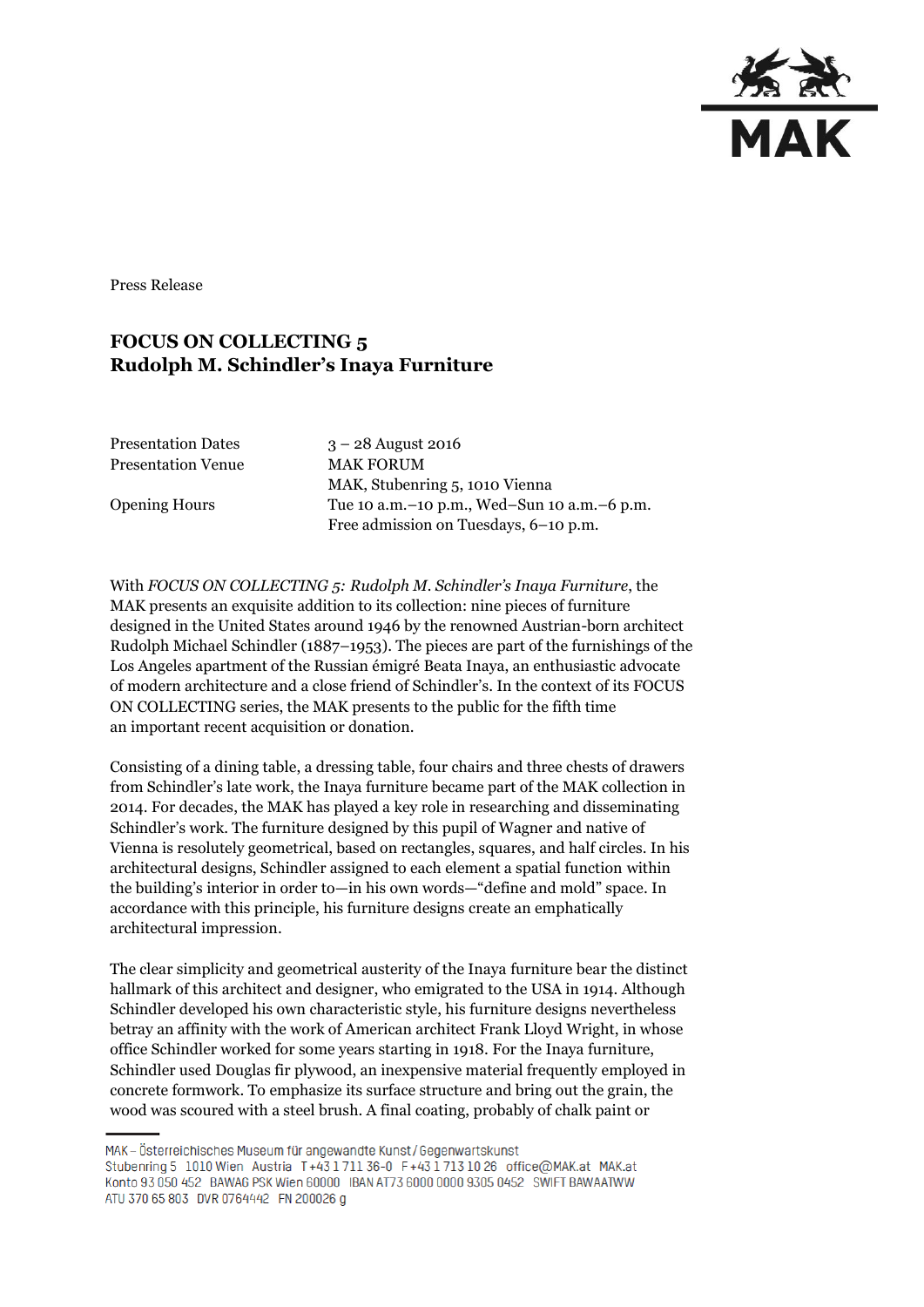

varnish, served to give the wood's texture an even more pronounced profile.

Throughout her life, Beata Inaya—who worked as a travel agent—regularly helped Schindler to find suitable sites for his houses. She organized art and architecture exhibitions, initiated scholarships for architects, and was active in the Women's Architectural League of Los Angeles. Schindler also designed two houses for Inaya, though they were never built. Unfortunately, hardly any documentation on the apartment in Los Angeles has survived—only some drawings for the chairs, that are kept in the archives of the University of California in Santa Barbara.

After Inaya's death in 1991, the entire collection initially passed into the possession of her friends Lionel March and his wife Maureen Mary Vidler, who lived in Schindler's *How House* in Silver Lake, Los Angeles. In 2013, March—a university professor and architect—offered the furniture to the Victoria and Albert (V&A) Museum in London, which accepted a writing desk, a coffee table, and a chair as a gift for its collection. Through the considerate mediation of Christopher Wilk, curator at the V&A, the remaining nine pieces of furniture were offered to the MAK and inventoried as "given by Lionel March in memory of his wife Maureen Mary Vidler."

During recent decades, a number of alterations to the furniture—to include repainting in a different color, as well as reconstruction and restoration work—are documented or can be deduced from its condition. Probably in the early 1970s, Inaya painted her furniture in her favorite color, pink. But in 1987, on the occasion of an exhibition to mark Schindler's 100th birthday—the *Schindlerfest*—the furniture was restored to its presumed original state. Just one year later, flooding in Inaya's apartment caused water damage, whose traces were removed in 2014 by the MAK's restoration department.

## **The MAK and Rudolph M. Schindler**

For years, disseminating and studying Schindler's work has been a focus of numerous MAK exhibitions, publications, and research projects. Three of the architect's most important buildings in Los Angeles—the Rudolph Schindler House, the Pearl M. Mackey Apartment House, and the Fitzpatrick-Leland House—are stewarded by the MAK Center for Art and Architecture, founded in 1994. The rooms of this MAK branch are used for exhibitions and projects on the interface of art and architecture, as well as being placed at the disposal of artists and architects, to include MAK Schindler scholarship holders participating in the MAK Center Artists and Architects-in-Residence Program.

Press photos are available for download at MAK.at/press.